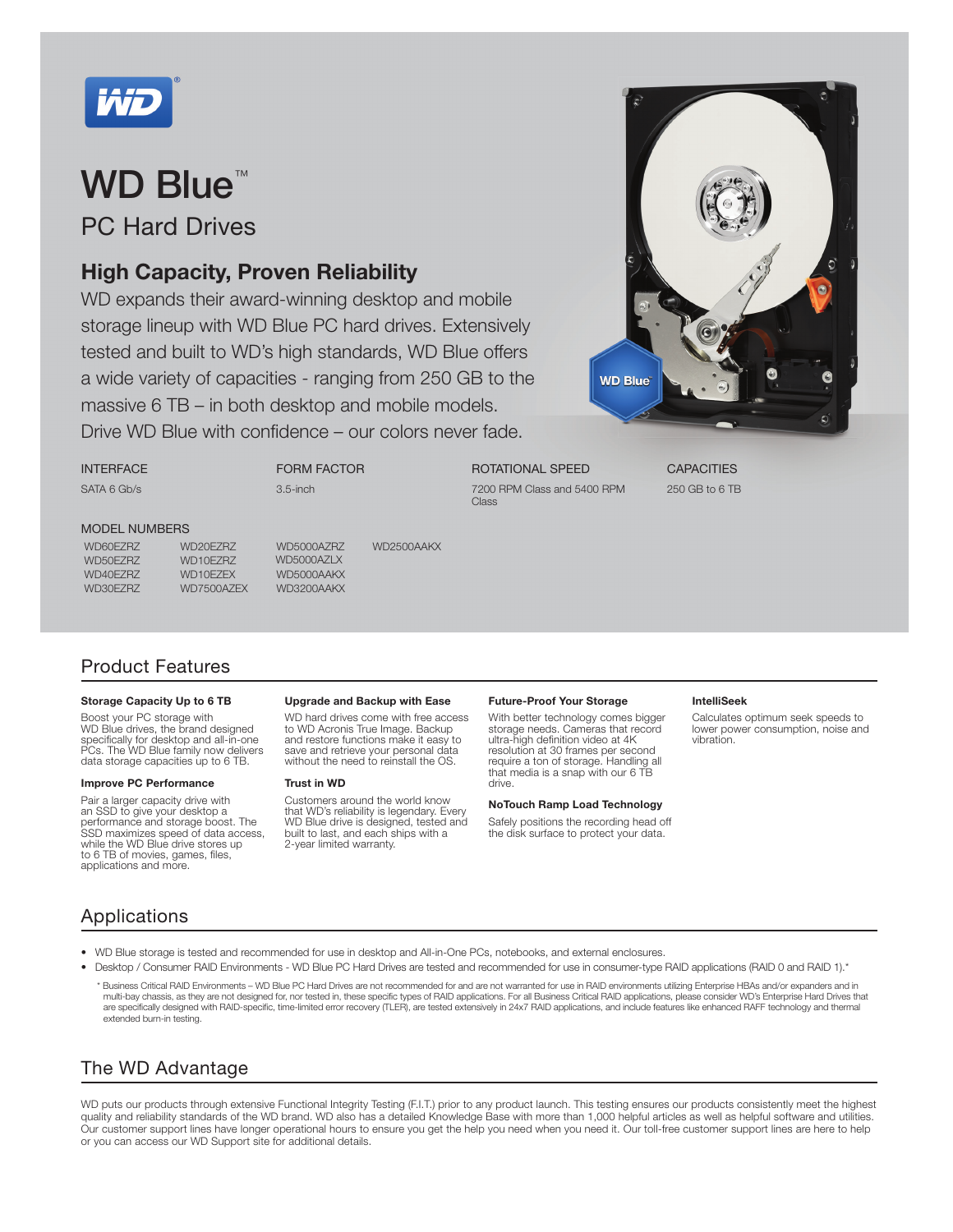

| <b>Specifications</b>                                                                   | 6 TB                      | 5 TB                      | 4 TB                      | 3 TB                      | 2TB                       |
|-----------------------------------------------------------------------------------------|---------------------------|---------------------------|---------------------------|---------------------------|---------------------------|
| Model number                                                                            | WD60EZRZ                  | WD50EZRZ                  | WD40EZRZ                  | WD30EZRZ                  | WD20EZRZ                  |
| Interface                                                                               | SATA 6 Gb/s               | SATA 6 Gb/s               | SATA 6 Gb/s               | SATA 6 Gb/s               | SATA 6 Gb/s               |
| Formatted capacity <sup>2</sup>                                                         | 6 TB                      | 5 TB                      | 4 TB                      | 3 TB                      | 2 TB                      |
| Advanced Format (AF)                                                                    | Yes                       | Yes                       | Yes                       | Yes                       | Yes                       |
| Form factor                                                                             | 3.5-inch                  | 3.5-inch                  | 3.5-inch                  | 3.5-inch                  | 3.5-inch                  |
| RoHS compliant <sup>®</sup>                                                             | Yes                       | Yes                       | Yes                       | Yes                       | Yes                       |
| Performance                                                                             |                           |                           |                           |                           |                           |
| Data transfer rate (max)<br>Buffer to host<br>Host to/from drive (sustained)            | 6 Gb/s<br>175 MB/s        | 6 Gb/s<br>170 MB/s        | 6 Gb/s<br>150 MB/s        | 6 Gb/s<br>147 MB/s        | 6 Gb/s<br>147 MB/s        |
| Cache (MB)                                                                              | 64                        | 64                        | 64                        | 64                        | 64                        |
| Rotational speed (RPM)                                                                  | 5400 RPM Class            | 5400 RPM Class            | 5400 RPM Class            | 5400 RPM Class            | 5400 RPM Class            |
| <b>Reliability/Data Integrity</b>                                                       |                           |                           |                           |                           |                           |
| Load/unload cycles <sup>4</sup>                                                         | 300,000                   | 300.000                   | 300.000                   | 300.000                   | 300.000                   |
| Non-recoverable read errors per bits read                                               | $<$ 1 in 10 <sup>14</sup> | $<$ 1 in 10 <sup>14</sup> | $<$ 1 in 10 <sup>14</sup> | $<$ 1 in 10 <sup>14</sup> | $<$ 1 in 10 <sup>14</sup> |
| Limited warranty (years) <sup>®</sup>                                                   | $\overline{c}$            | $\overline{2}$            | $\overline{2}$            | $\overline{2}$            | $\overline{2}$            |
| <b>Power Management</b>                                                                 |                           |                           |                           |                           |                           |
| 12VDC $\pm$ 10% (A, peak)                                                               | 1.75                      | 1.75                      | 1.75                      | 1.73                      | 1.73                      |
| Average power requirements (W)<br>Read/Write<br>Idle<br>Standby/Sleep                   | 5.3<br>3.4<br>0.4         | 5.3<br>3.4<br>0.4         | 5.3<br>3.4<br>0.4         | 4.1<br>3.0<br>0.4         | 4.1<br>3.0<br>0.4         |
| <b>Environmental Specifications®</b>                                                    |                           |                           |                           |                           |                           |
| Temperature (°C)<br>Operating<br>Non-operating                                          | 0 to 60<br>-40 to 70      | 0 to 60<br>$-40$ to $70$  | 0 to 60<br>$-40$ to $70$  | 0 to 60<br>$-40$ to $70$  | 0 to 60<br>-40 to 70      |
| Shock (Gs)<br>Operating (2 ms, write)<br>Operating (2 ms, read)<br>Non-operating (2 ms) | 30<br>65<br>250           | 30<br>65<br>250           | 30<br>65<br>250           | 30<br>65<br>250           | 30<br>65<br>250           |
| Acoustics (dBA)<br>Idle<br>Seek (average)                                               | 25<br>28                  | 25<br>28                  | 25<br>28                  | 23<br>27                  | 23<br>27                  |
| <b>Physical Dimensions</b>                                                              |                           |                           |                           |                           |                           |
| Height (in./mm, max)                                                                    | 1.028/26.1                | 1.028/26.1                | 1.028/26.1                | 1.028/26.1                | 1.028/26.1                |
| Length (in./mm, max)                                                                    | 5.787/147                 | 5.787/147                 | 5.787/147                 | 5.787/147                 | 5.787/147                 |
| Width (in./mm, $\pm$ .01 in.)                                                           | 4/101.6                   | 4/101.6                   | 4/101.6                   | 4/101.6                   | 4/101.6                   |
| Weight (lb./kg, $\pm$ 10%)                                                              | 1.65/0.75                 | 1.65/0.75                 | 1.50/0.68                 | 1.40/0.64                 | 1.32/0.60                 |

<sup>1</sup> Not all products may be available in all regions of the world.

2 As used for storage agach), one mapply (MB) = one millon bytes, one graphy (GB) = one bytes in the state of the mapply of the state company operating on perating enforment. As used for tutlier or cashes (MB) = 1,048,576

<sup>3</sup> WD hard drive products manufactured and sold worldwide after June 8, 2011, meet or exceed Restriction of Hazardous Substances (RoHS) compliance requirements as mandated by the RoHS Directive 2011/65/EU.

4 Controlled unload at ambient condition.

5 The term of the limited warranty may vary by region. Visit support.wd.com/warranty for details.

 $^6\,$  No non-recoverable errors during operating tests or after non-operating tests.

7 Sound power level.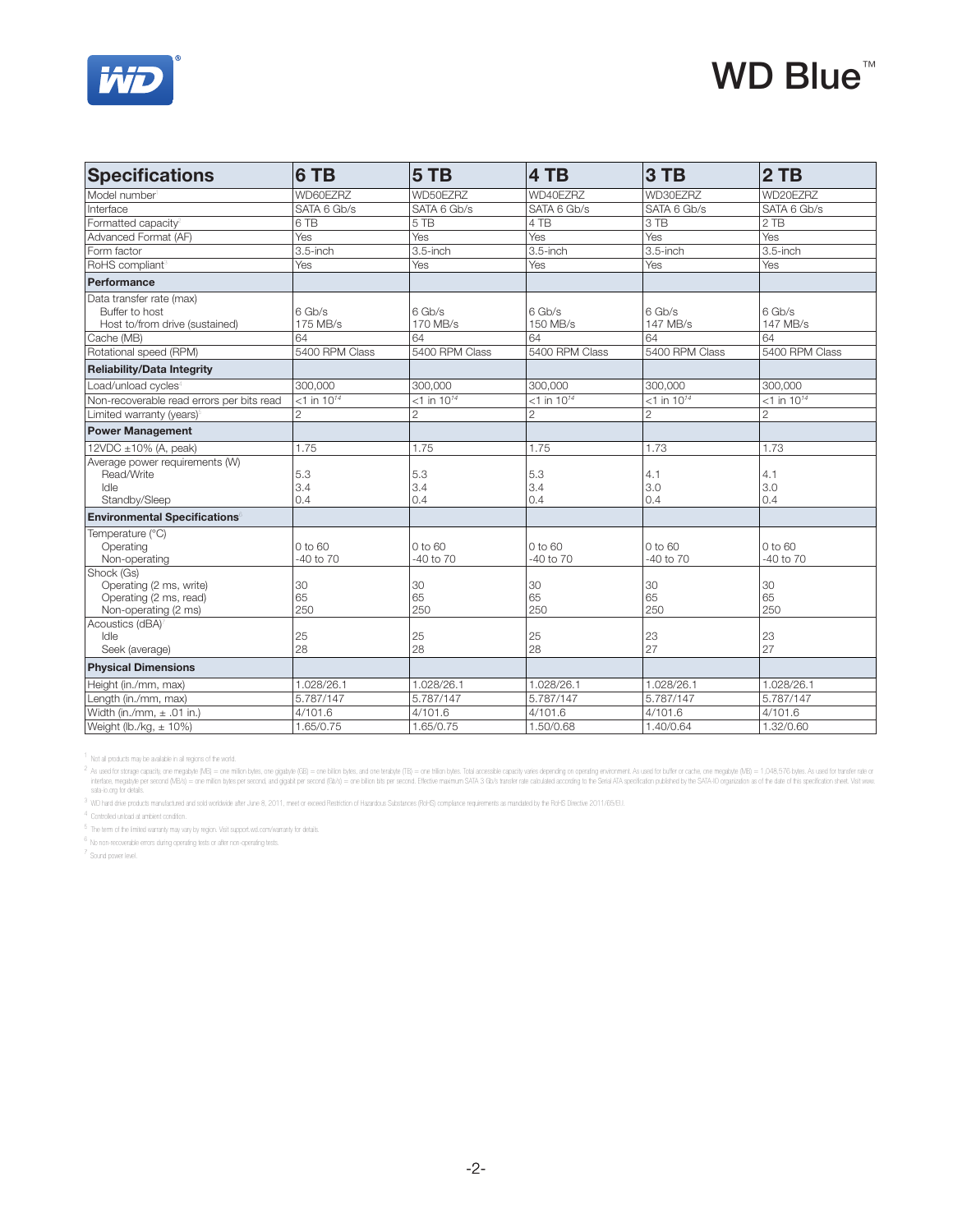

| <b>Specifications</b>                                                                      | 1 TB                      | $1$ TB                     | <b>750 GB</b>             | <b>500 GB</b>             | <b>500 GB</b>             |
|--------------------------------------------------------------------------------------------|---------------------------|----------------------------|---------------------------|---------------------------|---------------------------|
| Model number                                                                               | WD10EZRZ                  | WD10EZEX                   | WD7500AZEX                | WD5000AZRZ                | WD5000AAKX                |
| Interface                                                                                  | SATA 6 Gb/s               | SATA 6 Gb/s                | SATA 6 Gb/s               | SATA 6 Gb/s               | SATA 6 Gb/s               |
| Formatted capacity <sup>®</sup>                                                            | 1 TB                      | 1.000.204 MB               | 750.156 MB                | 500 GB                    | 500.107 MB                |
| Advanced Format (AF)                                                                       | Yes                       | Yes                        | Yes                       | Yes                       | No.                       |
| Form factor                                                                                | 3.5-inch                  | 3.5-inch                   | $3.5$ -inch               | 3.5-inch                  | $3.5$ -inch               |
| RoHS compliant <sup>®</sup>                                                                | Yes                       | Yes                        | Yes                       | Yes                       | Yes                       |
| Performance                                                                                |                           |                            |                           |                           |                           |
| Data transfer rate (max)<br>Buffer to host<br>Host to/from drive (sustained)<br>Cache (MB) | 6 Gb/s<br>150 MB/s<br>64  | $6$ Gb/s<br>150 MB/s<br>64 | 6 Gb/s<br>150 MB/s<br>64  | 6 Gb/s<br>150 MB/s<br>64  | 6 Gb/s<br>126 MB/s<br>16  |
| Rotational speed (RPM)                                                                     | 5400 RPM Class            | 7200 RPM Class             | 7200 RPM Class            | 5400 RPM Class            | 7200 RPM Class            |
| <b>Reliability/Data Integrity</b>                                                          |                           |                            |                           |                           |                           |
| Load/unload cycles <sup>4</sup>                                                            | 300.000                   | 300.000                    | 300.000                   | 300.000                   | 300,000                   |
| Non-recoverable read errors per bits read                                                  | $<$ 1 in 10 <sup>14</sup> | $<$ 1 in 10 <sup>14</sup>  | $<$ 1 in 10 <sup>14</sup> | $<$ 1 in 10 <sup>14</sup> | $<$ 1 in 10 <sup>14</sup> |
| Limited warranty (years)                                                                   | $\overline{2}$            | $\overline{2}$             | $\overline{2}$            | $\overline{2}$            | $\overline{2}$            |
| <b>Power Management</b>                                                                    |                           |                            |                           |                           |                           |
| 12VDC $\pm$ 10% (A, peak)                                                                  | 1.2                       | 2.5                        | 2.5                       | 1.2                       | 1.77                      |
| Average power requirements (W)<br>Read/Write<br>Idle<br>Standby/Sleep                      | 3.3<br>2.5<br>0.4         | 6.8<br>6.1<br>1.2          | 6.8<br>6.1<br>1.2         | 3.3<br>2.5<br>0.4         | 6.0<br>5.6<br>0.9         |
| <b>Environmental Specifications®</b>                                                       |                           |                            |                           |                           |                           |
| Temperature (°C)<br>Operating<br>Non-operating                                             | 0 to 60<br>$-40$ to $70$  | 0 to 60<br>$-40$ to $70$   | 0 to 60<br>$-40$ to $70$  | 0 to 60<br>-40 to 70      | 0 to 60<br>-40 to 70      |
| Shock (Gs)<br>Operating (2 ms, write)<br>Operating (2 ms, read)<br>Non-operating (2 ms)    | 30<br>65<br>350           | 30<br>65<br>350            | 30<br>65<br>350           | 30<br>65<br>350           | 30<br>65<br>350           |
| Acoustics (dBA)<br>Idle<br>Seek (average)                                                  | 21<br>24                  | 29<br>30                   | 29<br>30                  | 21<br>22                  | 29<br>30                  |
| <b>Physical Dimensions</b>                                                                 |                           |                            |                           |                           |                           |
| Height (in./mm, max)                                                                       | 1.028/26.1                | 1.028/25.4                 | 1.028/25.4                | 1.028/26.1                | 1.028/25.4                |
| Length (in./mm, max)                                                                       | 5.787/147                 | 5.787/147                  | 5.787/147                 | 5.787/147                 | 5.787/147                 |
| Width (in./mm, $\pm$ .01 in.)                                                              | 4/101.6                   | 4/101.6                    | 4/101.6                   | 4/101.6                   | 4/101.6                   |
| Weight (lb./kg, $\pm$ 10%)                                                                 | 0.99/0.45                 | 0.99/0.45                  | 0.99/0.45                 | 0.99/0.45                 | 0.95/0.43                 |

<sup>1</sup> Not all products may be available in all regions of the world.

2 As used for storage agach), one mapply (MB) = one millon bytes, one graphy (GB) = one bytes in the state of the mapply of the state company operating on perating enforment. As used for traffect one mapply (MB) = 1,048,57

<sup>3</sup> WD hard drive products manufactured and sold worldwide after June 8, 2011, meet or exceed Restriction of Hazardous Substances (RoHS) compliance requirements as mandated by the RoHS Directive 2011/65/EU.

4 Controlled unload at ambient condition.

<sup>5</sup> The term of the limited warranty may vary by region. Visit support.wd.com/warranty for details.

6 No non-recoverable errors during operating tests or after non-operating tests.

7 Sound power level.